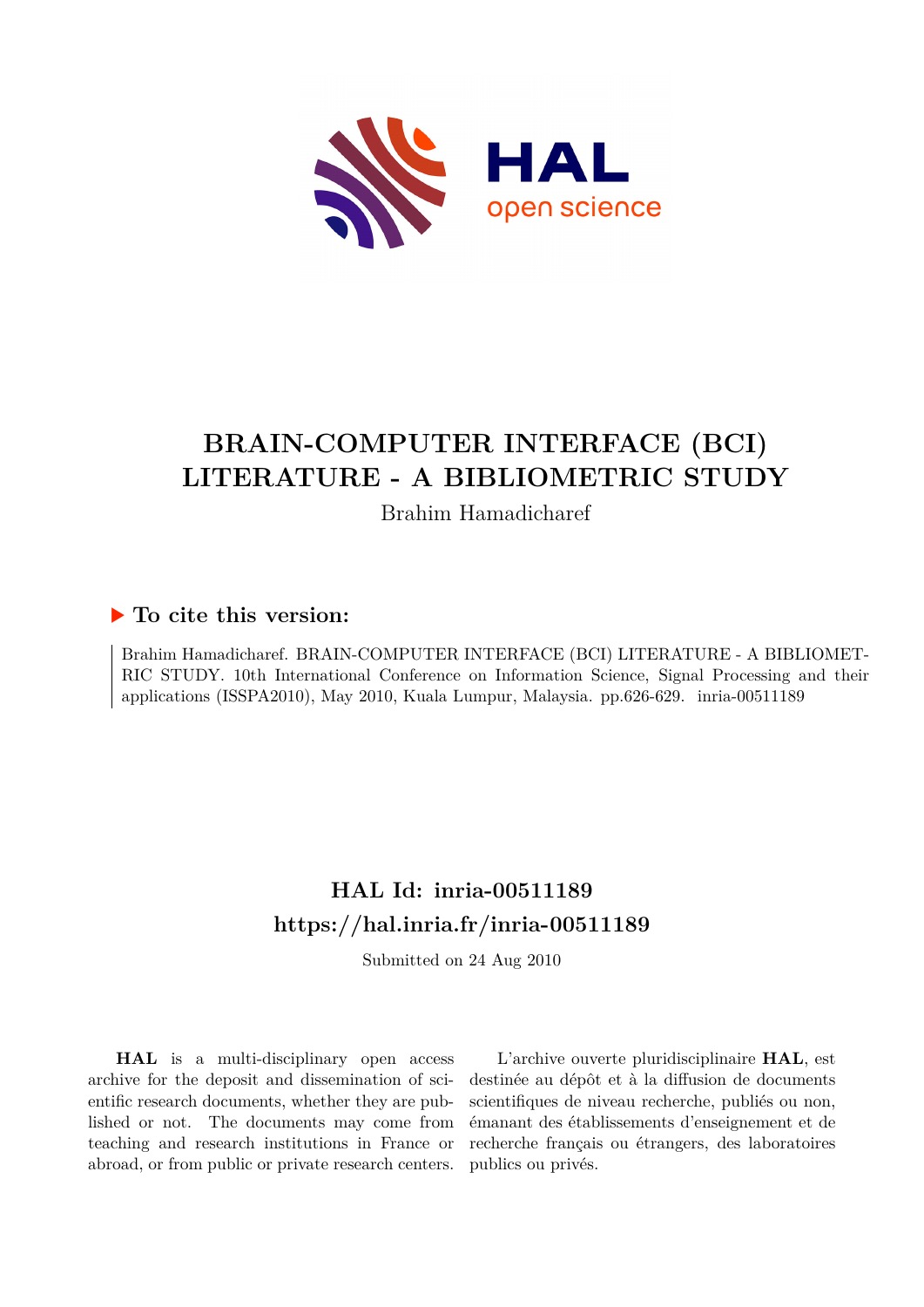#### **BRAIN-COMPUTER INTERFACE (BCI) LITERATURE - A BIBLIOMETRIC STUDY**

*Brahim Hamadicharef*

Tiara #22-02 1 Kim Seng Walk Singapore 239403

#### **ABSTRACT**

Brain-Computer Interface (BCI) is a relatively young research field which has seen a growing interest with associated number of publications over the last two decades. In this study we present the first bibliometric analysis of the BCI literature (1990–2008) from the Thomson Reuters's Institute for Scientific Information (ISI) Web of Knowledge. Thus, the main objectives of this bibliometric study are: 1) to explore the growth of BCI literature, 2) to assess if it follows Lotka's law of scientific productivity, 3) to identify authors, groups and countries contributing the most to BCI, 4) to reveal the characteristic of citation for the BCI literature, and finally, 5) to determine the core journals that published substantial portions of the literature on BCI. Results indicate that BCI literature follows a power law growth, has an average author count of 3.9 and an average page count of 7.09. More than half (52.73%) of the BCI literature is never cited, and 14 papers have been cited more than 100 times. The 3 most productive authors are leading BCI research groups, in Austria, Germany and the USA.

#### **1. INTRODUCTION**

Brain-Computer Interface (BCI) is a relatively recent research field which has witnessed a growing number of publications over the last two decades. Still to provide a clear view of the current state-of-the-art and who are the eminent authors in the field, there is yet no such scientometric or bibliometric study.

In a nutshell, BCI, also named Brain–Machine Interface (BMI) when using invasive EEG [5], allows by means of Electroencephalogram (EEG) to communicate (for e.g. word spelling) and control external devices, for example a wheelchair. Recently it has found new applications in stroke rehabilitation, as new paradigm for assistive medical devices, helping to improve people's quality of life in their daily activities, and even gaming [18].

After nearly two decades of research and development in BCI, a bibliometric analysis is timely to study the field. Thus, the main objectives of this bibliometric study are: 1) to explore the growth of BCI literature, 2) to assess if it follows Lotka's law of scientific productivity, 3) to identify authors, groups and countries contributing the most to BCI, 4) to reveal its citation characteristic, and finally, 5) to determine the core journals that published substantial

portions of the literature on BCI.

The remainder of this paper is organized as follows. In Section 2, the bibliometric analysis methodology is presented. In Section 3, we present results based on a large BCI citation database from 1990 to 2008. Finally, in Section 4, we conclude the paper.

#### **2. METHODOLOGY**

We created a database of the BCI literature using Thomson Reuters's Institute for Scientific Information (ISI) Web of Knowledge<sup>1</sup>. The search, using the topic term 'Brain-Computer Interface', was limited to the period from 1990 to 2008. Yearly record provides the publication title, authors' names, journal details, page count, number of times the publication was cited, etc. In total, 1081 publications were retrieved for this bibliometric study.

#### **3. RESULTS**

#### **3.1. Growth of BCI Literature**

Figure 1(a) shows the BCI publications count evolution on a yearly basis. Not shown in the ISI records, the earliest paper describing a BCI system was published in 1973 by J. J. Vidal [12]. Two decades later, pioneer BCI research by J. Wolpaw was first published in 1990 [15] and 1991 [17], followed by small numbers of papers in the 90's. This grew substantially since 2003, augmenting to 92 in 2003, to 171 in 2006, to 217 in 2007, and 280 in 2008. One could speculate that the BCI competitions (first organized in 2001, then 2003, 2005 and more recently in 2008) have helped to sustain such rate of growth.

Of the 1081 publications, 586 were published in 178 journals and 495 were published in conference proceedings. On average, 57 publications have been published each year by 230 authors. The average is 3.9 authors per paper, page count of 7.06, and papers are cited on average 38.43 times (per year). Clearly after 2001, publications counts has steadily increased every year. We plot the cumulative count of BCI literature in Figure 1(b). The cumulative count follows a power law model, defined as:

$$
C = \beta Y^{\alpha} \tag{1}
$$

<sup>1</sup>www.isiknowledge.com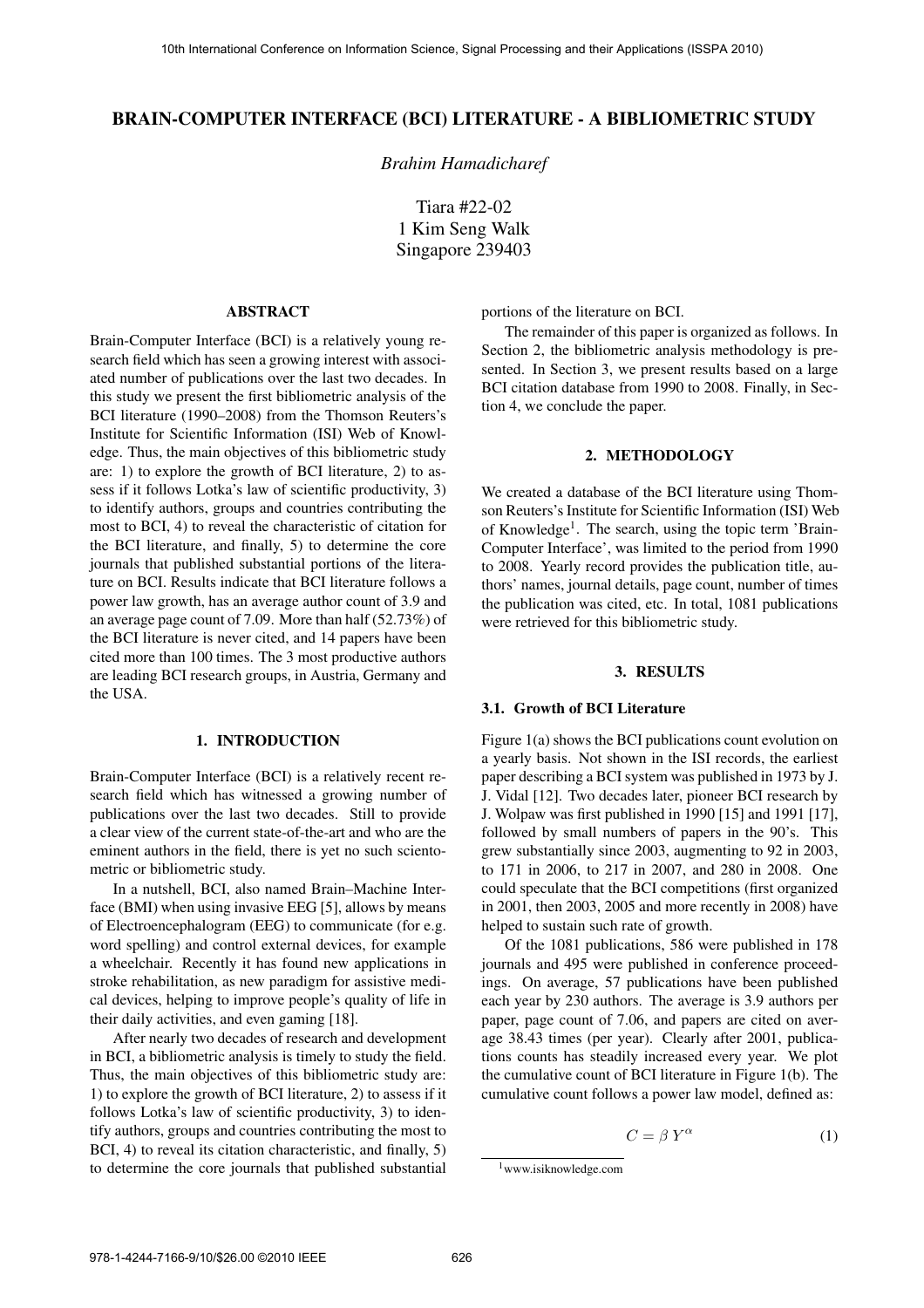

**Fig. 1**. BCI literature: a) Growth and b) Cumulative count

where  $C$  is the cumulative number of BCI publications and Y is the number of years since 1990. Using the curve fitting tool from MATLAB to estimate  $\beta$  and  $\alpha$ , we obtained  $\beta = 0.00005216$  and  $\alpha = 5.723$ , with a goodnessof-fit  $R^2 = 0.9991$ .

#### **3.2. Authorship Pattern**

From the 4355 authors who wrote the 1081 publications, 1808 are unique authors. About 1120 (25.71%) authors have only one publication and 293 (6.72%) authors have two publications. Lotka's law [6], an inverse square law, was used to find authors productivity patterns. It typically states that for every 100 authors contributing to one article, 25 will contribute 2, 11 will contribute 3, etc. (i.e.  $1/n<sup>2</sup>$ ). According to Lotka's law of scientific productivity, only 6% of the authors in the field will produce more than 10 articles. The general form of Lotka's law is defined as:

$$
y = C/x^n \tag{2}
$$

where  $x$  is the number of contributing authors and  $y$  is the number of publications. The exponent  $n$  and constant  $C$ are estimated, respectively, by linear least square fitting and an approximation function [9]. We find  $n = 1.8552$ and  $C = 0.5540$ . Figure 2 shows the Log-Log plot of the number of author and their corresponding number of publications. Using the Kolmogorov-Smirnov test (KS-test) of goodness-of-fit we find that the null hypothesis that the BCI literature conforms to Lokta law must be rejected at 0.01 level of significance.

#### **3.3. Most Productive BCI Authors**

The list of the 30 most productive BCI authors, with in '()' their number of publications referred in the ISI database, is as follows: Gert Pfurtscheller (95), Niels Birbaumer (63), Jonathan Wolpaw (55), Dennis McFarland (43), Gerwin Schalk (36), Xiaorong Gao (34), Gary Birch (33), Christa Neuper (28), Benjamin Blankertz (29), Shangkai Gao (29), Andrea Kubler (28), Cuntai Guan (26), Reinhold Scherer (26), Thilo Hinterberger (25), Klaus–Robert Muller (25), Gabriel Curio (23), Theresa Vaughan (23), Maria Marciani (22), Febo Cincotti (18), Fabio Babiloni



**Fig. 2**. Log-Log plot of the number of author and the number of publications

(17), Christoph Guger (17), Steven Mason, (17), Alois Schlögl (17), Luigi Bianchi (16), Guido Dornhege (16), Bin He (16), Bo Hong (16), Dean Krusienski (16), Rabab Ward (16), Haihong Zhang (19).

G. Pfurtscheller, N. Birbaumer and J. Wolpaw are clearly the most productive authors in BCI research, each leading BCI research group, respectively, at Graz University of Technology (Austria), the University of Tübingen (Germany), and the Wadsworth Center (New York, USA).

#### **3.4. Citation pattern**

The citation pattern distribution of the BCI literature is shown in Figure 3. It shows that more than half (52.73%) of BCI publications is never cited, 12.77% cited between 3 and 10 times, 15.17% cited between 11 an 50 times, and that top BCI articles (1.3%) are cited more than 100 times. Cited 623, 262, 222, 195, 185, 182, 174, 163, 130, 104, 103, 101 and 101 times, respectively, the top cited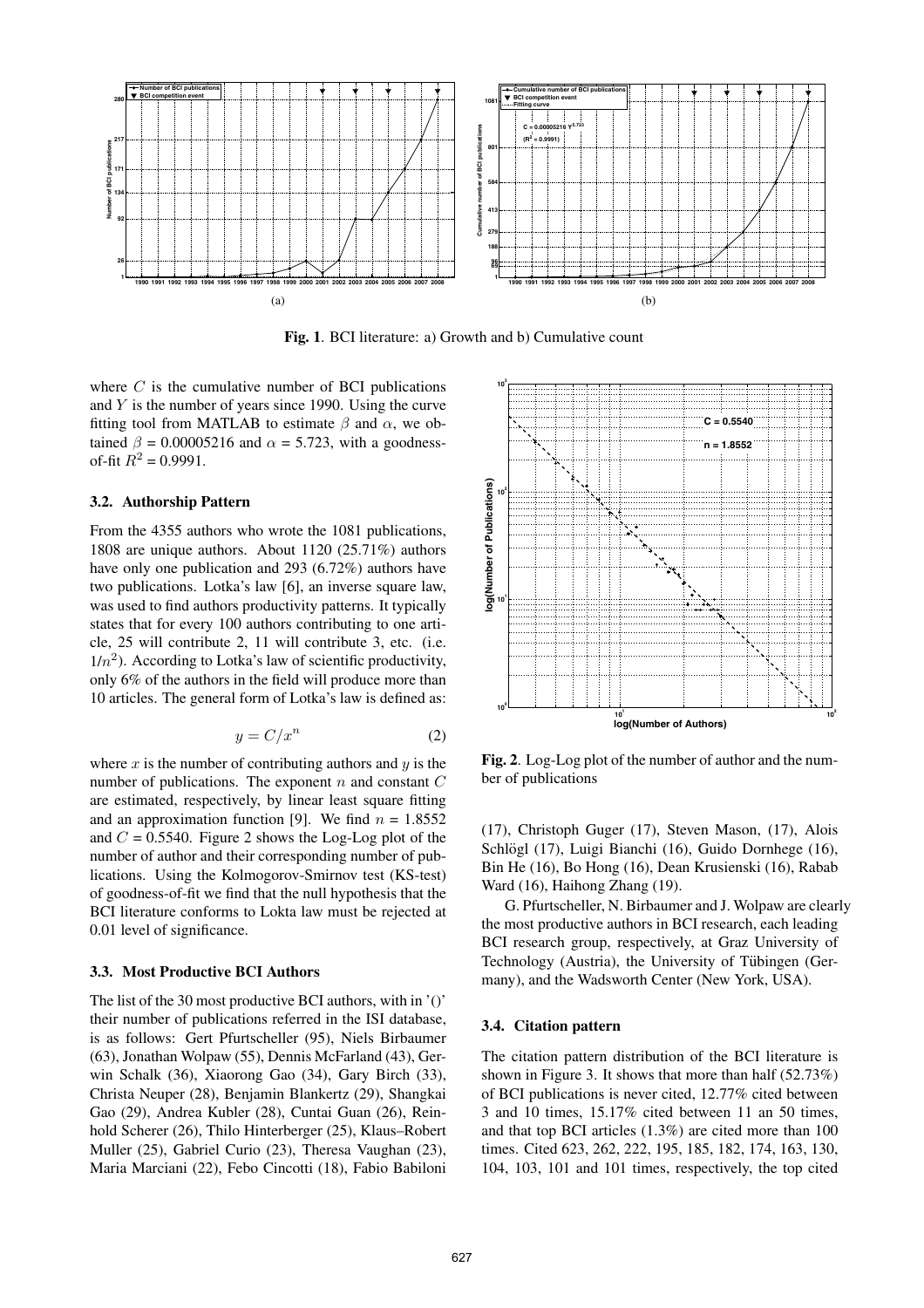

**Fig. 3**. Citation pattern of BCI literature



**Fig. 4**. Bradford curve showing journal rank (log scale) versus number of publications

BCI papers are the following: [18],[3],[13],[17],[2],[19], [14],[4],[10],[8],[16],[1],[11].

#### **3.5. BCI Core Journals**

The Bradford's law was used to find the BCI core journals using the 586 articles published in 178 journals. The Bradford curve, as shown in Figure 4, shows the journal rank (log scale) versus its number of publications, showing that there are 10 core journals (as listed in Table 1). IEEE Transactions on Neural Systems and Rehabilitation Engineering published 92 articles (8.51% of the total BCI literature), followed by IEEE Transactions on Biomedical Engineering with 55 articles (5.09%). The top 10 BCI core journals account for 28.41% of the total BCI literature, with impact factor varying from 0.888 (Biomedizinische Technik) to 5.694 (NeuroImage) and a mean of 2.5215. Notice that journal Transactions on Neural Systems and Rehabilitation Engineering (#1) is the continuation of Transactions on Rehabilitation Engineering (1993– 2000)(#6) journal.

#### **4. CONCLUSION**

In this paper we presented the first bibliometric study of the BCI literature. Using the ISI Web of Knowledge, we searched publication records from 1990 to 2008. The study revealed the following. A total of 1081 publications were retrieved with 495 published in conference proceedings and 586 published in 178 journals, with an average of 3.9 authors per paper. The cumulative publication count follows a power law model, with significant growth since 2001. Surprisingly 52.73% of the BCI literature is never cited, 14 key articles have been cited more than 100 times. We find that the BCI literature does not follow Lotka's law (verified by KS-test). G. Pfurtscheller, N. Birbaumer and J. Wolpaw are the most productive authors. The top two journals to publish BCI research are the IEEE Transactions on Neural Systems and Rehabilitation Engineering and IEEE Transactions on Biomedical Engineering.

The list of most productive authors will serve as the basis for an Author Co-citation Analysis (ACA) [7] to study author's relationship within the BCI research space.

#### **5. REFERENCES**

- [1] B. Blankertz, K.-R. Müller, G. Curio, T. Vaughan, G. Schalk, J. R. Wolpaw, A. Schlögl, C. Neuper, G. Pfurtscheller, T. Hinterberger, M. Schröder, and N. Birbaumer, "The BCI competition 2003: Progress and perspectives in detection and discrimination of EEG single trials," *IEEE Transactions on Biomedical Engineering*, vol. 51, no. 6, pp. 1044–1051, June 2004.
- [2] E. Donchin, K. M. Spencer, and R. Wijesinghe, "The mental prosthesis: Assessing the speed of a P300– based brain-computer interface," *IEEE Transactions on Rehabilitation Engineering*, vol. 8, no. 2, pp. 174–179, June 2000.
- [3] L. R. Hochberg, M. D. Serruya, G. M. Friehs, J. A. Mukand, M. Saleh, A. H. Caplan, A. Branner, D. Chen, R. D. Penn, and J. P. Donoghue, "Neuronal ensemble control of prosthetic devices by a human with tetraplegia," *Nature*, vol. 442, no. 7099, pp. 164–171, March 2006.
- [4] P. R. Kennedy, R. Bakay, M. M. Moore, K. Adams, and J. Goldwaithe, "Direct control of a computer from the human central nervous system," *IEEE Transactions on Rehabilitation Engineering*, vol. 8, no. 2, pp. 198–202, June 2000.
- [5] M. A. Lebedev and M. A. L. Nicolelis, "Brain– machine interfaces: Past, present and future," *Trends in Neurosciences*, vol. 29, no. 9, pp. 536–546, September 2006.
- [6] A. J. Lotka, "The frequency distribution of scientific productivity," *Journal of the Washington Academy of Sciences*, vol. 16, no. 12, pp. 317–324, 1926.